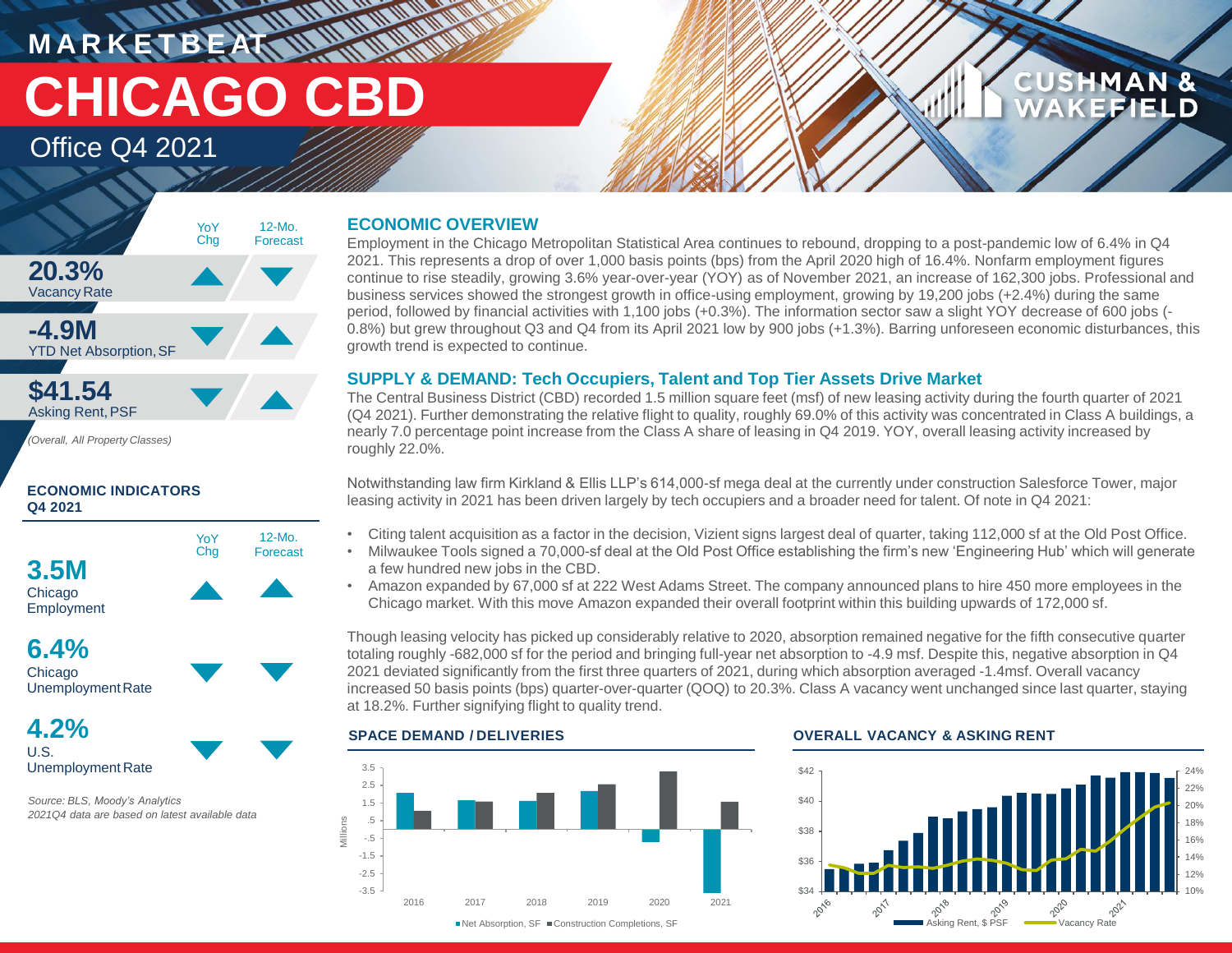### **MARKETBEAT 11 11 11 11 11 11** Office Q4 2021 **CHICAGO CBD**

### **Supply Pressure: Construction Pipeline**

As of year-end 2021, the amount of office product under construction within the CBD totaled 3.5 msf across six assets of which roughly 55% is preleased. Further highlighting the continued aggressive development activity in Fulton Market District, Sterling Bay's 225,000-sf speculative office project at 345 North Morgan Street broke ground in August 2021 and is expected to be ready for move-in by October 2022. Elsewhere, two 1 msf+ developments including both BMO and Salesforce Towers continue to progress with expectations that the buildings will deliver in Q2 2022 and Q1 2023, respectively. For the year, nearly 1.6 msf of newly constructed, speculative office space was delivered across the market. Paralleling healthy pre-leasing across the active construction pipeline, aggregate vacancy rate across office assets delivered in 2021 is just 37.2%. The relatively strong leasing activity across both active construction and 2021 deliveries further emphasizes the modern occupier's need for high quality office space.

### **Supply Pressure: Sublease Activity**

Sublease availability increased for the ninth consecutive quarter to just over 6.0 msf – the highest figure recorded since Cushman & Wakefield began tracking sublet inventory. Vacant sublease space totaled roughly 3.6 msf at year end. Despite the increase in overall availability, the pace at which sublease space is coming to the market has significantly declined. Put in perspective, the increase in sublease availability from Q4 2019 to Q4 2020 was upwards of 190.0% whereas the YOY increase as of Q4 2021 totals just over 17.0%. Further, just 25,000 sf of sublet availability was added to the market in Q4 2021, by far the lowest mark since the onset of the pandemic. Of sublets added to the market in 2021, just a handful represent a large share of new sublet inventory across the market. In River North, Groupon and Yelp added a combined 422,000 sf of sublease availability at 600 West Chicago Avenue and the Merchandise Mart, respectively. In the West Loop, another major factor in increased sublet availability has been Uber Freight, which added approximately 126,000 sf of sublet availability at 225 West Randolph Street. Given continued recovery across the office market, the expectation is that the pace of sublease space added to the market will continue to slow as occupiers consider return to office plans in 2022.

### **Pricing: Rents Still Softening**

Overall gross asking rents reached \$41.54 per square foot (psf), down \$0.32 from Q3 2021. Since Q3, Class A asking rents declined \$0.24 (-0.5%) to \$48.02 psf, Class B decreased \$0.14 (-0.04%) to \$38.73 psf, and Class C remained flat QOQ at \$30.11 psf. Of note, the East and West Loops saw relatively larger declines in overall asking rates when comparing submarkets with rents in those submarkets falling \$0.30 psf (-0.8%) and \$0.25 psf (-0.6%), respectively.

### **OUTLOOK**

- Office Market recovery emphasized by the significant increase in leasing activity in 2021 should continue into 2022.
- Select occupiers may opt for short-tern renewals as firms grapple with the impact of new or emerging COVID-19 variants.
- The pace at which new sublease availability is coming to market will continue to slow as market forces absorb quality sublease opportunities and users pull sublease availabilities off the market as firms return to office in 2022.

### **OVERALL NEW LEASING ACTIVITY**



**CUSHMAN &** 





### **CURRENT SUBLEASE AVAILABILITY**



■ Vacant Available for Future Occupancy • As % of Inventory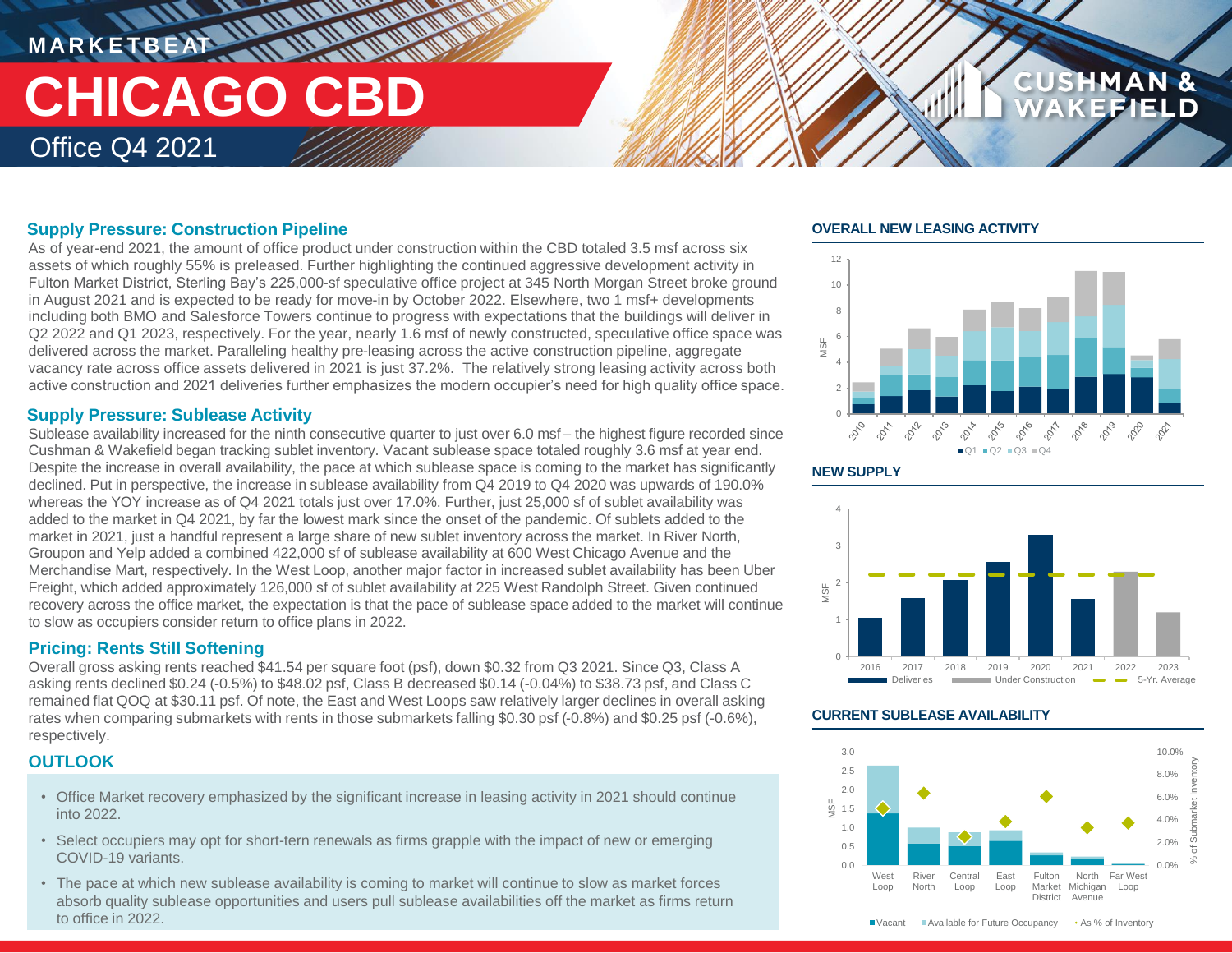## **MARKETBEAT IN IN IN IN IN IN** Office Q4 2021 **CHICAGO CBD**

## **CUSHMAN &**<br>WAKEFIELD

### **MARKET STATISTICS**

| <b>SUBMARKET</b>              | <b>INVENTORY</b><br>(SF) | <b>DIRECT VACANT</b><br>(SF) | <b>SUBLET VACANT</b><br>(SF) | <b>OVERALL</b><br><b>VACANCY RATE</b> | <b>CURRENT QTR</b><br><b>OVERALL NET</b><br><b>ABSORPTION</b> | <b>YTD OVERALL</b><br><b>ABSORPTION (SF)</b> | <b>YTD LEASING</b><br><b>ACTIVITY (SF)</b> | <b>UNDER CNSTR</b><br>(SF) | <b>OVERALL AVG</b><br><b>ASKING RENT</b><br>(ALL CLASSES)* | <b>OVERALL AVG</b><br><b>ASKING RENT</b><br>$(CLASS A)$ * |
|-------------------------------|--------------------------|------------------------------|------------------------------|---------------------------------------|---------------------------------------------------------------|----------------------------------------------|--------------------------------------------|----------------------------|------------------------------------------------------------|-----------------------------------------------------------|
| Central Loop                  | 34.311.054               | 6,759,018                    | 516,446                      | 21.2%                                 | $-82,343$                                                     | $-1,373,365$                                 | 926,808                                    |                            | \$39.99                                                    | \$47.42                                                   |
| East Loop                     | 23,959,923               | 4,692,885                    | 650,716                      | 22.3%                                 | $-217,493$                                                    | $-1,409,043$                                 | 888,710                                    |                            | \$36.97                                                    | \$40.63                                                   |
| Far West Loop                 | 1,686,155                | 283,789                      | 26,983                       | 18.4%                                 | 799                                                           | $-42,117$                                    | 38,651                                     |                            | \$30.56                                                    | N/A                                                       |
| <b>Fulton Market District</b> | 5,644,842                | 1,965,974                    | 264,278                      | 39.5%                                 | $-21,433$                                                     | $-51,686$                                    | 611,639                                    | 787,811                    | \$49.12                                                    | \$53.44                                                   |
| North Michigan Avenue         | 7,052,629                | 902,408                      | 182,508                      | 15.4%                                 | $-57,178$                                                     | $-161,079$                                   | 116,501                                    |                            | \$41.54                                                    | \$45.51                                                   |
| <b>River North</b>            | 15.713.100               | 2.586.437                    | 581,316                      | 20.2%                                 | $-134,057$                                                    | $-543,264$                                   | 140,264                                    | 1,200,202                  | \$40.83                                                    | \$47.77                                                   |
| West Loop                     | 52.786.908               | 7.833.543                    | 1,377,903                    | 17.5%                                 | $-170.034$                                                    | $-1.342.172$                                 | 2,085,640                                  | 1,544,000                  | \$45.18                                                    | \$48.92                                                   |
| <b>DOWNTOWN TOTALS</b>        | 141,154,611              | 25,024,054                   | 3,600,150                    | 20.3%                                 | $-681,739$                                                    | $-4,922,726$                                 | 5,808,213                                  | 3,532,013                  | \$41.54                                                    | \$48.02                                                   |

*\*Rental rates reflect gross asking \$/psf*

| <b>CLASS</b>           | <b>INVENTORY</b><br>(SF) | <b>DIRECT VACANT</b><br>(SF) | <b>SUBLET VACANT</b><br>(SF) | <b>OVERALL</b><br><b>VACANCY RATE</b> | <b>CURRENT QTR</b><br><b>OVERALL NET</b><br><b>ABSORPTION</b> | <b>YTD OVERALL</b><br><b>ABSORPTION (SF)</b> | <b>YTD LEASING</b><br><b>ACTIVITY (SF)</b> | <b>UNDER CNSTR</b><br>(SF) | <b>DIRECT AVG</b><br><b>ASKING RENT*</b> | <b>OVERALL AVG</b><br><b>ASKING RENT*</b> |
|------------------------|--------------------------|------------------------------|------------------------------|---------------------------------------|---------------------------------------------------------------|----------------------------------------------|--------------------------------------------|----------------------------|------------------------------------------|-------------------------------------------|
| Class A                | 75,407,763               | 11,971,852                   | 1,754,095                    | 18.2%                                 | 20,384                                                        | $-1,534,872$                                 | 3,720,391                                  | 3,438,013                  | \$48.66                                  | \$48.02                                   |
| Class B                | 52,356,343               | 10.201.122                   | 1,703,346                    | 22.7%                                 | $-503,133$                                                    | $-2,465,179$                                 | 1,516,641                                  | 94,000                     | \$39.04                                  | \$38.73                                   |
| Class C                | 13,390,505               | 2.851.080                    | 142.709                      | 22.4%                                 | $-198.990$                                                    | $-922.675$                                   | 571.181                                    |                            | \$30.12                                  | \$30.11                                   |
| <b>DOWNTOWN TOTALS</b> | 141,154,611              | 25,024,054                   | 3,600,150                    | 20.3%                                 | $-681,739$                                                    | -4,922,726                                   | 5,808,213                                  | 3,532,013                  | \$41.90                                  | \$41.54                                   |

*\*Rental rates reflect gross asking \$/psf*

### **KEY LEASE TRANSACTIONS Q4 2021**

| <b>PROPERTY</b>           | <b>SUBMARKET</b>              | <b>TENANT</b>                   | <b>RSF</b> | <b>TYPE</b> |
|---------------------------|-------------------------------|---------------------------------|------------|-------------|
| 433 West Van Buren Street | West Loop                     | <b>Vizient</b>                  | 112,000    | <b>New</b>  |
| 111 East Wacker Drive     | East Loop                     | Taft Stettinius & Hollister LLP | 108.131    | Renewal*    |
| 167 North Green Street    | <b>Fulton Market District</b> | <b>MoLo Solutions</b>           | 93,710     | <b>New</b>  |
| 161 North Clark Street    | Central Loop                  | Grant Thornton, LLP             | 86,297     | Renewal*    |
| 540 West Madison Street   | West Loop                     | R-T Specialty, LLC              | 83,228     | <b>New</b>  |

*\*Renewals nor extensions are included in leasing statistics*

### **KEY SALES TRANSACTIONS Q4 2021**

| <b>PROPERTY</b>         | <b>SUBMARKET</b>              | <b>SELLER I BUYER</b>                                                   |        | <b>PRICE/S PSF</b> |
|-------------------------|-------------------------------|-------------------------------------------------------------------------|--------|--------------------|
| 1100 West Fulton Market | <b>Fulton Market District</b> | Fulton Street Cos., Huizenga Capital Management  <br>Zagame Corporation | 45,380 | \$41.8M   \$920    |